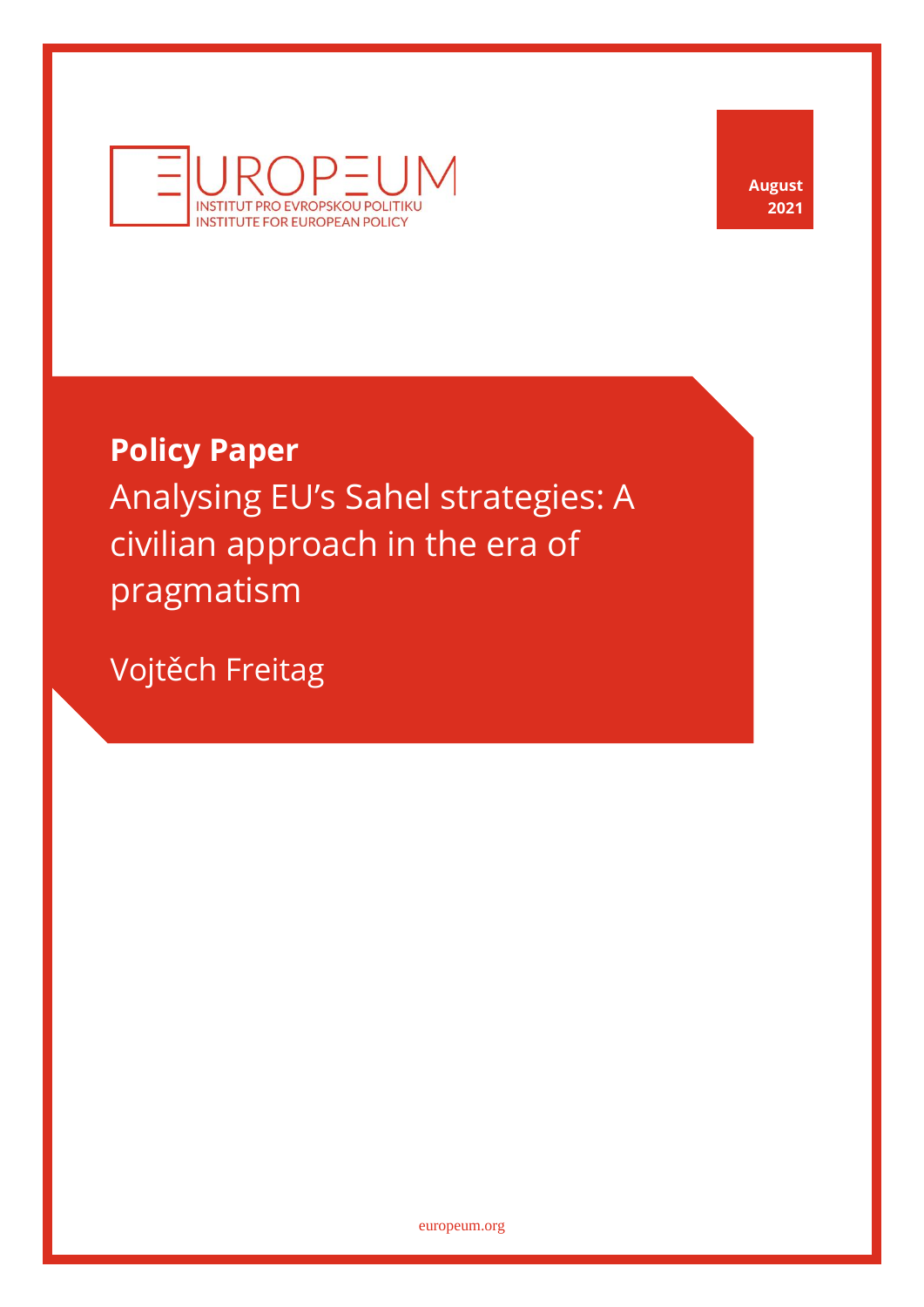|  | -    |         |
|--|------|---------|
|  |      |         |
|  | ____ | X.      |
|  |      |         |
|  |      | v<br>-- |
|  |      |         |
|  |      |         |

### **Contents**

### Summary

In the past few months, developments in the vast African Sahel region are once again becoming a concern for the European policymakers. Attacks in Burkina Faso, a violent death of the Chadian president or a second coup d'état in Mali in a year followed by a recent French announcement of suspension of Operation Barkhane<sup>1</sup>, all of these events prove significant for the EU in the light of its extensive engagement in the region, embodied, among other things, with two civilian (EUCAP Sahel Mali and Niger) and one military mission (EUTM Mali) under the CSDP umbrella. This April, the EU has unveiled and adopted a brand-new long-term 2021 Sahel strategy, which should reflect the turbulent development and better coordinate the multiple policies and instruments the EU pursues in the region. Does it signal a notable change in EU's course of action in Sahel? How does it relate to the 'pragmatist turn' in the EU's foreign policy? And what particular issues do the three CSDP missions face? This paper aims to address these questions by analysing past and present EU Sahel strategies and practices, positions them into the wider EU foreign policy context, and presents a recommendation to a specific aspect that remains challenging.

<sup>1</sup> SALAÜN, Tangi a John IRISH, 2021. France ends West African Barkhane military operation. *Reuters* [online]. [cit. 2021-7- 26]. Retrieved at: [https://www.reuters.com/world/africa/france-announce-troop-reduction-sahel-operations-sources-2021-06-](https://www.reuters.com/world/africa/france-announce-troop-reduction-sahel-operations-sources-2021-06-10/) [10/](https://www.reuters.com/world/africa/france-announce-troop-reduction-sahel-operations-sources-2021-06-10/)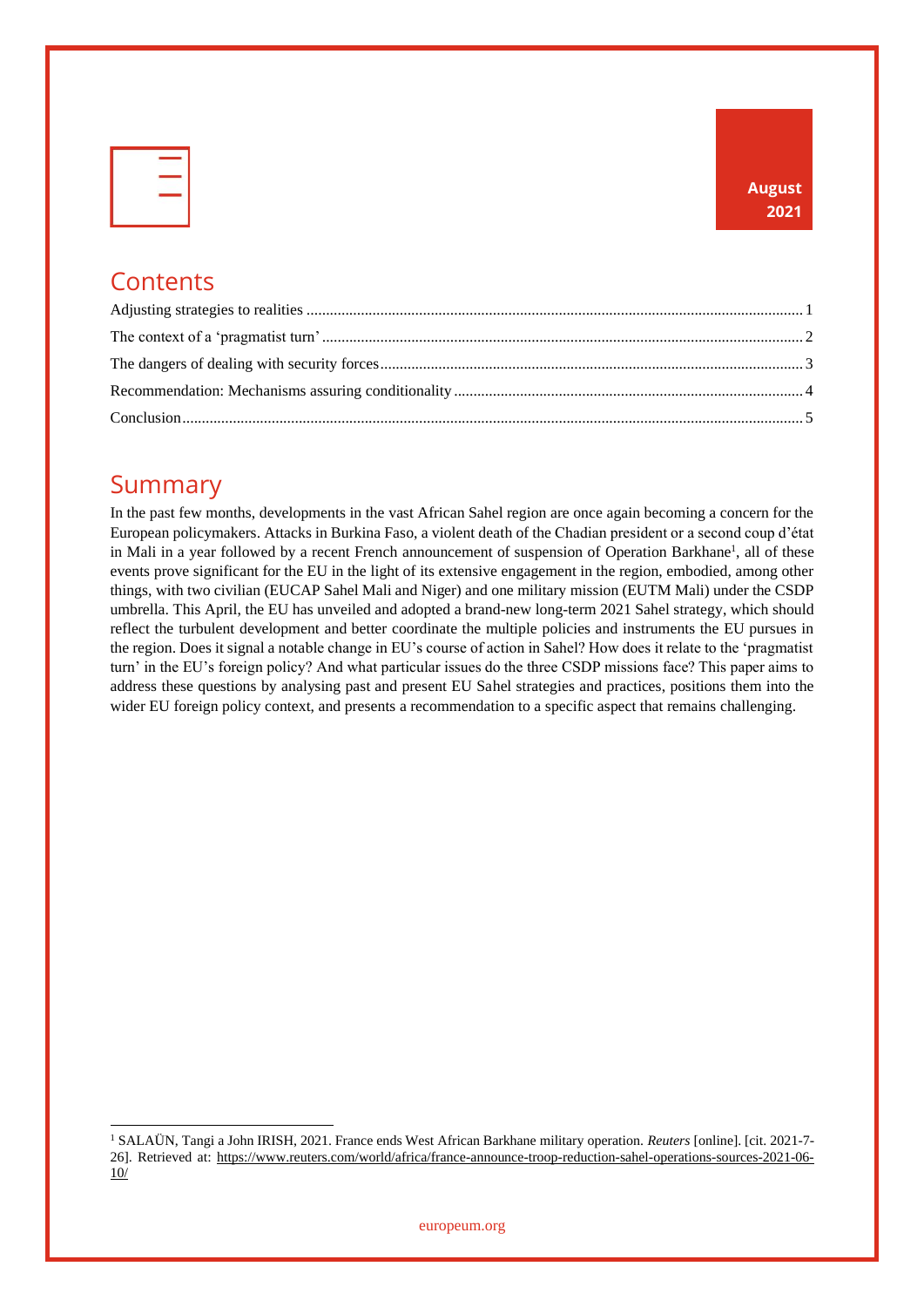| $\overline{\phantom{a}}$ |
|--------------------------|
| ۰                        |
|                          |

### <span id="page-2-0"></span>Adjusting strategies to realities

The Sahel region, in this paper used interchangeably with the G5 Sahel institutional framework formed by Mauritania, Mali, Chad, Niger, and Burkina Faso, has traditionally faced a number of pressing challenges. Climate change, interlinked food and water shortages, rapid population growth, and also weak state institutions inducing the spread of violent extremism. These issues and the fragility of the region as a whole have formed a thriving ground for illegal migration, trafficking and the spread of terrorism, issues that are of a particular concern for the EU. For these reasons, the Union, led by the current 'geopolitical commission', continues to view the stability of the Sahel as a priority and its extensive engagement in the region is likely to continue in the near future. As HR/VP Josep Borrell emphasized *"a part of the future of Europe is being played in Africa". 2*

When the instability and violence peaked to its highest levels in early 2010s, the EU, in order to respond to the associated threats, launched in 2011 a first comprehensive integrated strategy to the Sahel.

This document, adopted for 10 years, aimed to ensure that the EU's efforts to promote and stimulate development converge with its security-related activities in the region, and that those two endeavours complement each other towards common objectives.<sup>3</sup> In other words, the strategy has been focused on the well-known concept of securitydevelopment nexus and saw the security and development as mutually reinforcing and necessary in order to establish peace and prosperity. Specifically, the 2011 strategy consisted of four pillars – fight against terrorism, strengthening the security and defence forces, development, and promoting good governance and empowering the state administrations.<sup>4</sup> These four domains had been positioned to an equal position in terms of priority. However, the revolution in Libya in 2011, the rise of ISIS, and migrant crisis peaking in 2015-16 changed this equal structure and the concerns of its own security prompted the EU to act more in favour of the first two pillars by investing more in the military solutions. So doing, the EU adopted the so-called 2015 Regional Action Plan (RAP) which further enhanced *"security in the region through the fight against terrorism*".<sup>5</sup>

**August 2021**

<sup>2</sup> BORRELL, Josep, 2020. The Sahel has to be a priority. Part of the future of Europe is being played in Africa. (Interview with Josep Borrell). *Bruxelles2* [online]. [cit. 2021-7-26]. Retrieved at: [http://www.bruxelles2.eu/2020/01/the-sahel-has-to-be-a](http://www.bruxelles2.eu/2020/01/the-sahel-has-to-be-a-priority-part-of-the-future-of-europe-is-being-played-in-africa-interview-with-josep-borrell/?lang=en)[priority-part-of-the-future-of-europe-is-being-played-in](http://www.bruxelles2.eu/2020/01/the-sahel-has-to-be-a-priority-part-of-the-future-of-europe-is-being-played-in-africa-interview-with-josep-borrell/?lang=en)[africa-interview-with-josep-borrell/?lang=en](http://www.bruxelles2.eu/2020/01/the-sahel-has-to-be-a-priority-part-of-the-future-of-europe-is-being-played-in-africa-interview-with-josep-borrell/?lang=en)

<sup>3</sup> *The European Union's Integrated Strategy in the Sahel - Council Conclusions* [online], 2021. Brussels [cit. 2021-7- 26]. Retrieved at:

[https://data.consilium.europa.eu/doc/document/ST-7723-](https://data.consilium.europa.eu/doc/document/ST-7723-2021-INIT/en/pdf) [2021-INIT/en/pdf](https://data.consilium.europa.eu/doc/document/ST-7723-2021-INIT/en/pdf)

<sup>4</sup> Unpacking EU's Integrated Sahel Strategy, 2021. *Finabel* [online]. [cit. 2021-7-26]. Retrieved at: [https://finabel.org/unpacking-eus-integrated-sahel](https://finabel.org/unpacking-eus-integrated-sahel-strategy/)[strategy/](https://finabel.org/unpacking-eus-integrated-sahel-strategy/)

<sup>5</sup> *Council conclusions on the Sahel Regional Action Plan 2015-2020* [online], 2015. Brussels [cit. 2021-7-26]. Retrieved at: [http://eu](http://eu-un.europa.eu/articles/en/article_16331_en.htm)[un.europa.eu/articles/en/article\\_16331\\_en.htm](http://eu-un.europa.eu/articles/en/article_16331_en.htm)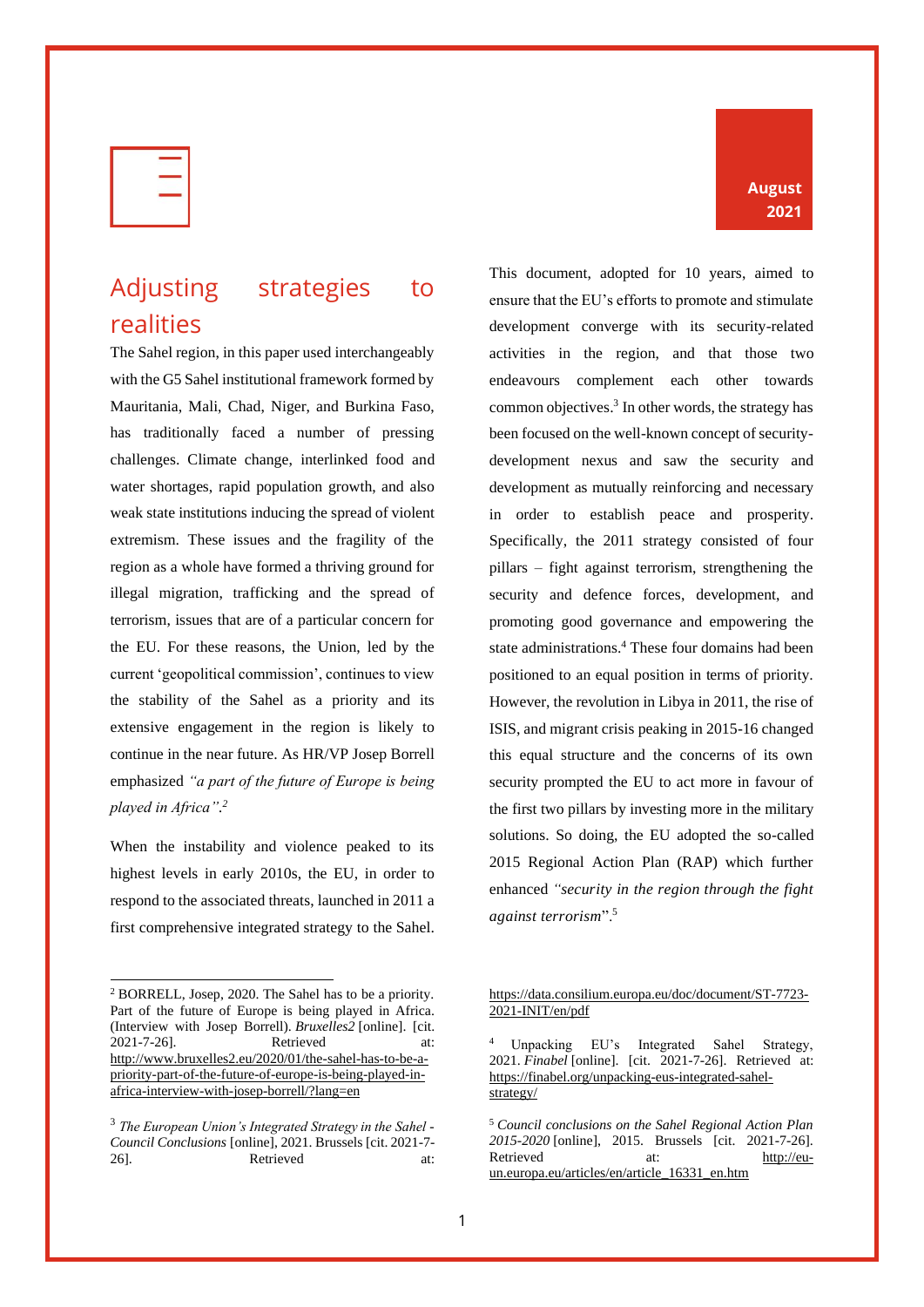| s.<br>$\overline{\phantom{a}}$ |  |
|--------------------------------|--|
| -                              |  |
|                                |  |

The new 2021 strategy, although preserving the fourpillar structure, does bring a considerable change in tone and aims to reflect the challenges that have emerged over the past decade. <sup>6</sup> Firstly and most generally, it is a 'comeback' of a civilian and political approach which had been more or less sidelined by dominating security-focused policies such as fighting terrorists and training soldiers. Good governance, civil society and human rights are, arguably once again, seen as fundamental elements in achieving long-term peace and stability, and lie at the heart of the strategy. Political engagement and direct funding of Sahelian partners is of key importance in this regard. That means not only state administrations in capitals but also, and perhaps more importantly, the local actors, such as civil society organisations operating in rural areas, whose numbers have gradually decreased in the recent years due to the growing insecurity.<sup>7</sup>

Secondly, it brings improvements in terms of accountability and fighting impunity.<sup>8</sup> The EU, as Borrell pointed out, "*signed too many blank cheques*" in the Sahel, especially by funding security forces that are often implicated in abuses and violence. <sup>9</sup> The creation of internal accountability mechanisms

**August 2021**

that can guarantee that perpetrators of the violence will be held responsible are viewed as a prerequisite for restoring the trust in the state institutions and the EU as well. Moreover, the emphasis on accountability should not stay limited only to the crimes of the security forces. Corruption and the misuses of the resources provided by the EU also need to be tackled by such systems. It is important to note that any accountability mechanism or reform in judicial sector must be locally owned, otherwise it will lack the legitimacy in the eyes of local population and will not lead to a proper state consolidation.<sup>10</sup>

### <span id="page-3-0"></span>The context of a 'pragmatist turn'

The evolution of the strategy, however, must be viewed in the larger context of the EU's 'pragmatist turn' in its foreign policy that has been, arguably, in motion since 2010s and clearly articulated later on in the EU's Global Strategy from 2016. According to the document, "a *rapidly changing environment*" and "*existential threats*" require action guided by principles that not only aspire to advance the better world, but also realistically assess the strategic

<sup>6</sup> *The European Union's Integrated Strategy in the Sahel - Council Conclusions* [online], 2021. Brussels [cit. 2021-7- 26]. Retrieved at: [https://data.consilium.europa.eu/doc/document/ST-7723-](https://data.consilium.europa.eu/doc/document/ST-7723-2021-INIT/en/pdf) [2021-INIT/en/pdf](https://data.consilium.europa.eu/doc/document/ST-7723-2021-INIT/en/pdf)

<sup>7</sup> IDRISSA, Ali, 2021. Webinar: EU Sahel Strategy: A Patchwork Policy? *Oxfam*. [cit. 2021-7-26].

<sup>8</sup> *The European Union's Integrated Strategy in the Sahel - Council Conclusions* [online], 2021. Brussels [cit. 2021-7- 26]. Retrieved at:

[https://data.consilium.europa.eu/doc/document/ST-7723-](https://data.consilium.europa.eu/doc/document/ST-7723-2021-INIT/en/pdf) [2021-INIT/en/pdf](https://data.consilium.europa.eu/doc/document/ST-7723-2021-INIT/en/pdf)

<sup>&</sup>lt;sup>9</sup> The Sahel: Time for the EU to show tough love, 2021. *The Africa Report* [online]. [cit. 2021-7-26]. Retrieved at: [https://www.theafricareport.com/89169/the](https://www.theafricareport.com/89169/the-sahel-time-for-the-eu-to-show-tough-love/)[sahel-time-for-the-eu-to-show-tough-love/](https://www.theafricareport.com/89169/the-sahel-time-for-the-eu-to-show-tough-love/)

<sup>10</sup> GOXHO, Delina, 2021. Unpacking the EU's New Sahel Strategy. *PeaceLab* [online]. [cit. 2021-7-26]. Retrieved at: [https://peacelab.blog/2021/04/unpacking-the-eus-new](https://peacelab.blog/2021/04/unpacking-the-eus-new-sahel-strategy)[sahel-strategy](https://peacelab.blog/2021/04/unpacking-the-eus-new-sahel-strategy)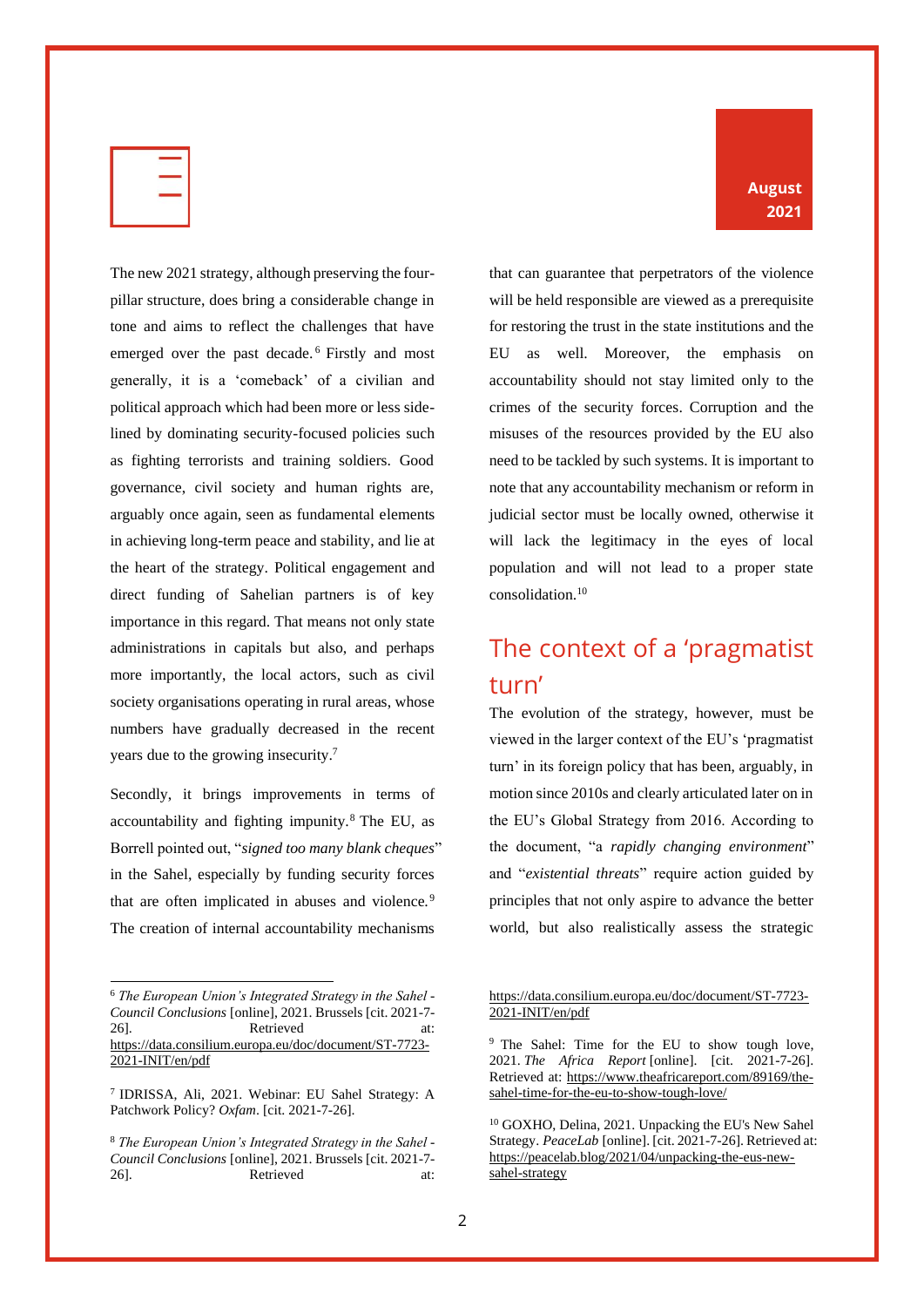|    | <b>Contract Contract Contract Contract</b> |
|----|--------------------------------------------|
|    | X.                                         |
| __ |                                            |

situation.<sup>11</sup> In the context of EU's foreign policy towards developing countries, and particularly Sahel, such 'pragmatic' approach encompasses also the important concept of 'resilience' or, in other words, "*the development of self-organization and internal capacities and capabilities to deal with crises rather than the external provision of aid, resources or policy solutions"*. <sup>12</sup> This implicates that promoting local ownership and capacity-building in a 'valuefree' manner are cornerstones of this approach.

It could be argued that the Sahel strategy, as originally drafted in 2011, was a more pragmatistfocused strategy that did not primarily aim to promote EU's values or democratise the Sahel.<sup>13</sup> The emphasis on the stability of the region has been pivotal, and the adoption of RAP in 2015 further strengthened this security-focused approach. In this light, the civilian-focused 2021 strategy might come as a 'reversal' of this pragmatist trend. Whereas the global EU's foreign policy, and especially in the context of an increasingly apparent geopolitical competition, is at least rhetorically heading towards a pragmatist approach, the development in Sahel is showing a different picture of the contemporary

EU's foreign policy. It reveals that the focus on stability and security without properly addressing political issues such as corruption and authoritarianism does not bring tangible results and solutions to the issues central for the EU such as migration and terrorism. This more complex civilian approach embodied in the new strategy inherently entails some promotion of EU's values, and therefore counters the 'value-free' approach of resilience.

### <span id="page-4-0"></span>The dangers of dealing with security forces

To properly understand the reasons for this new civilian approach, it is important to look in detail at the weaknesses of the security-focused policies of the EU in the Sahel embodied by the CSDP missions in place. All of them are capacity-building endeavours – EUCAP Sahel Mali and Niger are focused on civilian and law enforcement training, and the EUTM Mali deals with the training of the military. Apart from the EU's efforts, French Operation Barkhane and UN's mission MINUSMA also encompass capacity-building objectives.<sup>14</sup>

#### **August 2021**

<sup>11</sup> *Shared Vision, Common Action: A Stronger Europe: A Global Strategy for the European Union's Foreign And Security Policy* [online]. 2016 [cit. 2021-7-26]. Retrieved at:

[https://eeas.europa.eu/archives/docs/top\\_stories/pdf/eugs](https://eeas.europa.eu/archives/docs/top_stories/pdf/eugs_review_web.pdf) [\\_review\\_web.pdf](https://eeas.europa.eu/archives/docs/top_stories/pdf/eugs_review_web.pdf)

<sup>12</sup> JUNCOS, Anna E., 2017. Resilience as the new EU foreign policy paradigm: a pragmatist turn? *European Security*. **26**(1), 1-18. Retrieved at: doi:10.1080/09662839.2016.1247809

<sup>13</sup> COAKLEY, Amanda, 2021. EU's moral dilemma in the Sahel. *POLITICO* [online]. [cit. 2021-7-26]. Retrieved at: [https://www.politico.eu/article/eu-sahel-africa-moral](https://www.politico.eu/article/eu-sahel-africa-moral-dilemma/)[dilemma/](https://www.politico.eu/article/eu-sahel-africa-moral-dilemma/)

<sup>14</sup> MINUSMA Fact Sheet, 2021. *United Nations Peacekeeping* [online]. [cit. 2021-7-26]. Retrieved at: <https://peacekeeping.un.org/en/mission/minusma>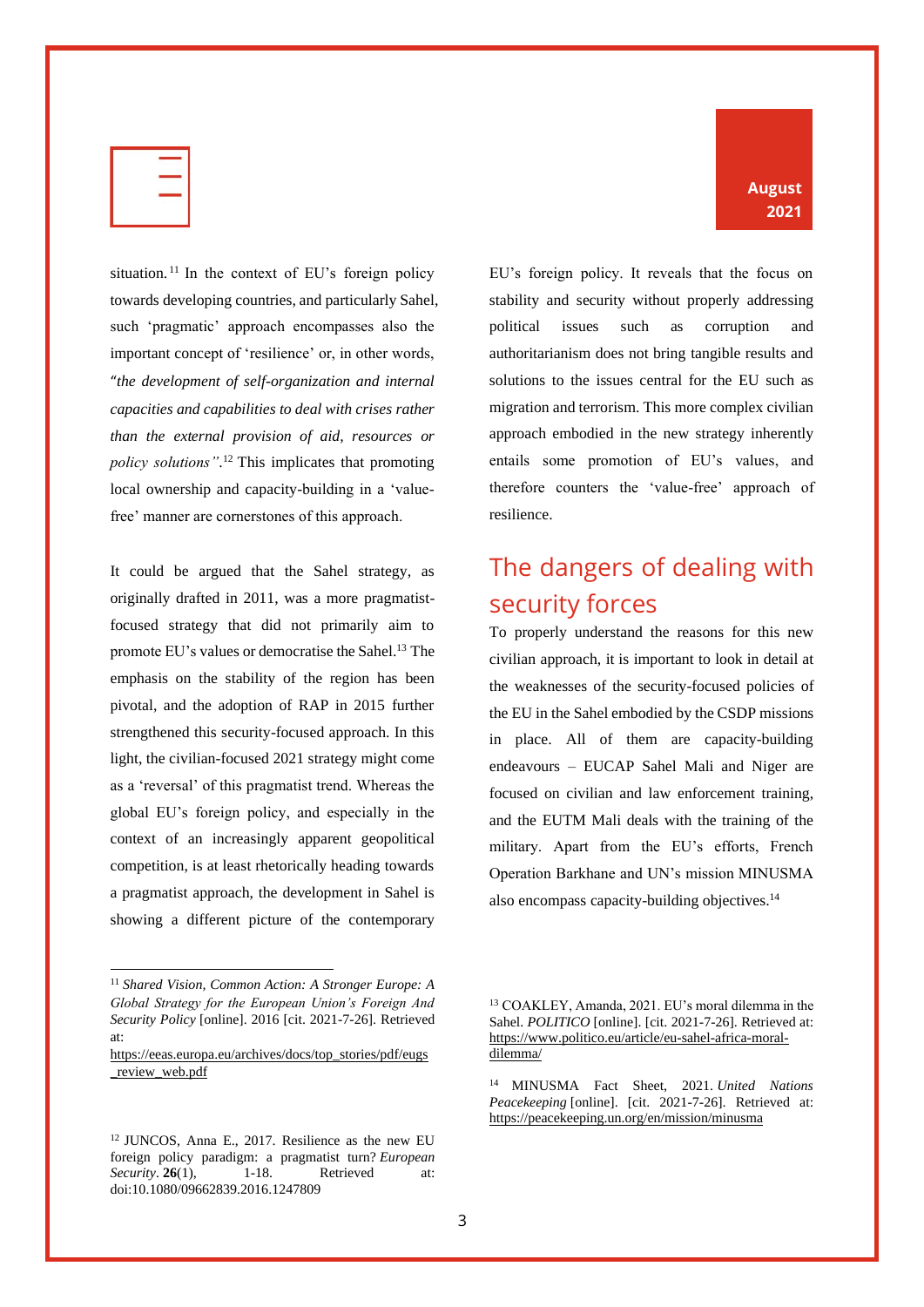|  | -                              |  |
|--|--------------------------------|--|
|  | u.<br>$\overline{\phantom{a}}$ |  |
|  | --                             |  |
|  |                                |  |

The underlying logic of any capacity-building efforts is the assumption that the state is a partner that can be trusted and therefore empowered. This way, training soldiers or police officers might bring the desired stability and essentially even peace in the long term as they not only fight the terrorist threat, but also contribute to proper functioning of the state. In the context of Sahel, however, the state authorities are not that straightforward partners for the EU. National armies are not always the protectors of the civilians, often they present rather a threat to their safety. In Mali and Burkina Faso during 2020, for example, the security forces were identified as the main perpetrators of the violence, surpassing even the arguably brutal Islamist militias.<sup>15</sup> Moreover, the issue is not only their direct involvement. The security forces frequently turn a blind eye to an ethnic violence committed by militias friendly to the state, or they directly arm them.<sup>16</sup> In so doing, their actions or inactions, fuel rather than mediate the conflict.

Apart from that, the security forces might present a threat also to the stability of a state. Traditionally in African countries, the army holds a prominent position in the state structure and coups or nondemocratic overthrows of 'disobedient' governments are relatively common phenomena. Training and funding security forces means putting

**August 2021**

them into a better position not only in their fight against terrorism but also vis-à-vis the civilian government. Therefore, the risk of a coup, which always bears the possibility of instability and violence, significantly increases when there are no effective mechanisms to keep the powerful military under control. August 2020 and May 2021 coups in Mali perfectly illustrate the logic as the EU in both cases could only watch and condemn the destabilizing actions of a Malian army that it originally helped to train and arm. Unlike France, which in response to the May coup announced the end of Operation Barkhane, the EU had only temporarily suspended and then resumed the police and military training missions after the August coup last year.  $17$  Such mild or virtually non-existent reaction from the EU, arguably, created further incentives for the Malian army to act recklessly and undermine the stability of the country.

## <span id="page-5-0"></span>Recommendation: Mechanisms assuring conditionality

In light of this uneasy engagement with local state authorities, the newly established aspects of the 2021 strategy, namely the focus on civil society and the accountability, can bring some improvements to the

<sup>15</sup> PYE, Katherine, 2021. THE SAHEL: EUROPE'S FOREVER WAR? *Centre for European Reform* [online]. [cit. 2021-7-26]. Retrieved at: [https://www.cer.eu/publications/archive/policy](https://www.cer.eu/publications/archive/policy-brief/2021/sahel-europes-forever-war)[brief/2021/sahel-europes-forever-war](https://www.cer.eu/publications/archive/policy-brief/2021/sahel-europes-forever-war)

<sup>16</sup> JEZEQUEL, Jean-Herve, 2019. Central Mali: Putting a Stop to Ethnic Cleansing. *International Crisis Group* [online]. [cit. 2021-7-26]. Retrieved at:

[https://www.crisisgroup.org/africa/sahel/mali/centre-du](https://www.crisisgroup.org/africa/sahel/mali/centre-du-mali-enrayer-le-nettoyage-ethnique)[mali-enrayer-le-nettoyage-ethnique](https://www.crisisgroup.org/africa/sahel/mali/centre-du-mali-enrayer-le-nettoyage-ethnique)

<sup>&</sup>lt;sup>17</sup> <sup>17</sup> EMMOTT, Robin a Temoko DIALLO, 2020. EU freezes Mali training missions after military coup, denies responsibility. *Reuters* [online]. [cit. 2021-7-26]. Retrieved at: [https://www.reuters.com/article/us-mali](https://www.reuters.com/article/us-mali-security-idUSKBN25M1AX)[security-idUSKBN25M1AX](https://www.reuters.com/article/us-mali-security-idUSKBN25M1AX)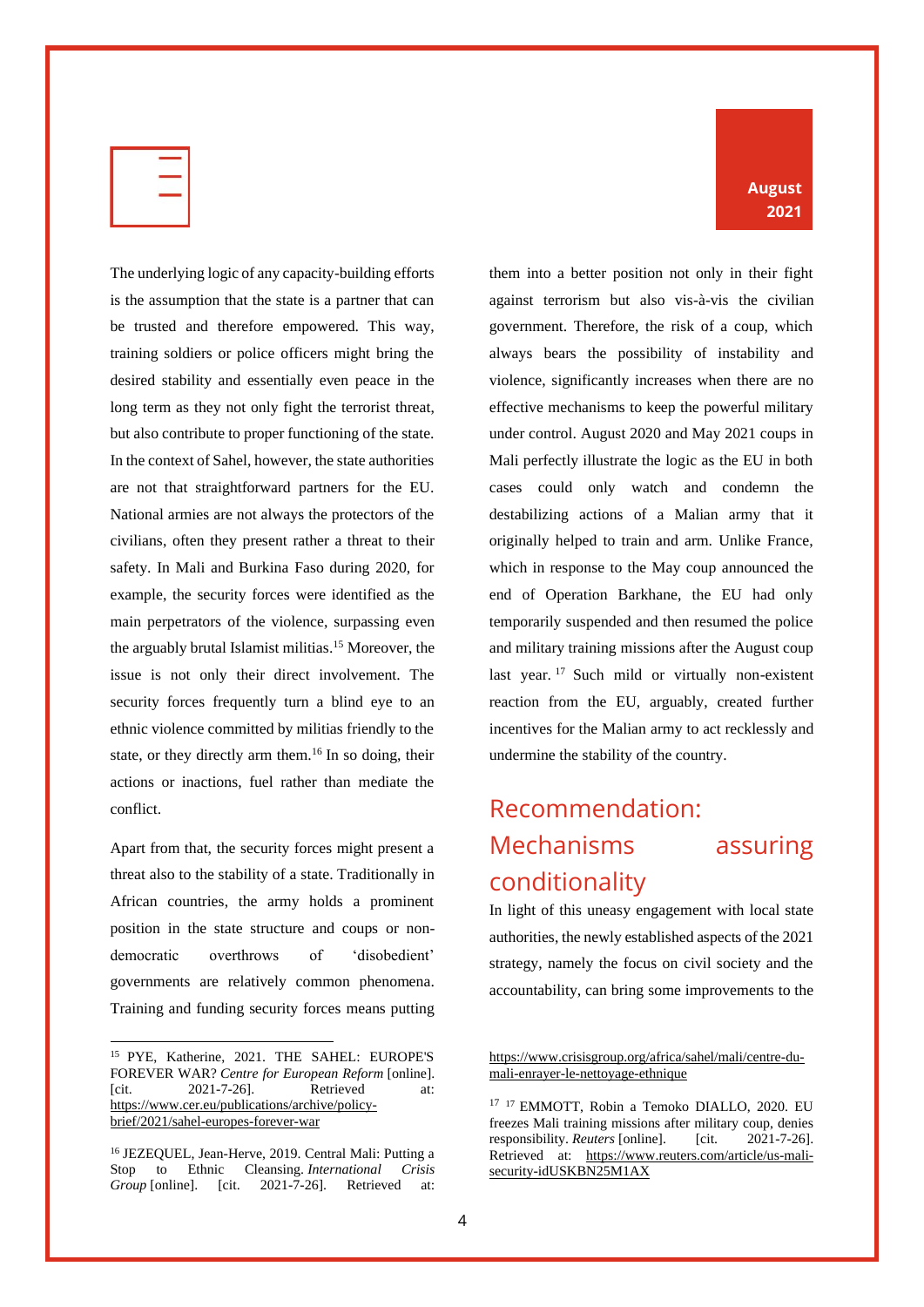

**August 2021**

functioning of the CSDP missions and generally contribute to better development of the Sahel countries. Yet, there is still a number of aspects that should be further incorporated into the strategy. Among other things, it should be an aspect of conditionality. The EU must provide its aid, training and funds only to those actors who are not corrupt, do not commit abuses, and do not engage in subversive activities towards the state.

So far, the EU does not act proactively and successfully in this regard, as an illustrating point might serve the fact that freezing of the EUTM mission in August 2020 did not prevent another military takeover this May. Thus, a robust mechanism that would monitor and identify such problematic actors is lacking and urgently needed. This tool should clearly link funding decisions of the EU with the corruption and human rights abuses records of the recipient governments and armies. Moreover, it should also encompass the evaluation of security forces' inclinations to threaten the government or particular ethnic groups in a given state. Well-defined set of indicators should be used to measure those aspects and clearly indicate whether the recipient is eligible to obtain the funding. The EU could, for example, draw from its experience in Western Balkans, namely Kosovo, where this conditional approach with set of indicators measuring progress was used to enhance reforms and fight corruption. <sup>18</sup> Intelligence coming from EU resources, as well as from local groups and civil society actors, should be used effectively in this context.

The introduction of the European Peace Facility earlier this year did shed some light on these aspects of providing lethal weaponry to problematic actors and triggered a debate on such conditional approach by the EU.<sup>19</sup> However, important steps in this regard, such as recent diverting funds from authorities to adhoc projects $20$ , are so far the exception rather than the rule.

### <span id="page-6-0"></span>Conclusion

The decade of an engagement of the EU in Sahel, especially in terms of unprecedented military commitments, did not weed out extremism nor extensively stabilize the situation in the G5 Sahel countries.<sup>21</sup> Violence keeps spreading across Sahel

<sup>18</sup> Improving governance in Kosovo: Evaluating the Impact of EU Conditionality through Policy and Financial Assistance, 2016. *European Research Centre for Anti-Corruption and State-Building* [online]. [cit. 2021-7-26]. Retrieved at: [https://www.againstcorruption.eu/wp](https://www.againstcorruption.eu/wp-content/uploads/2020/03/D8.2.5ControlofCorruptionEuFunds_Kosovo.pdf)[content/uploads/2020/03/D8.2.5ControlofCorruptionEuF](https://www.againstcorruption.eu/wp-content/uploads/2020/03/D8.2.5ControlofCorruptionEuFunds_Kosovo.pdf) [unds\\_Kosovo.pdf](https://www.againstcorruption.eu/wp-content/uploads/2020/03/D8.2.5ControlofCorruptionEuFunds_Kosovo.pdf)

<sup>19</sup> How to Spend It: New EU Funding for African Peace and Security, 2021. *International Crisis Group* [online]. [cit. 2021-7-26]. Retrieved at: [https://www.crisisgroup.org/africa/african-union](https://www.crisisgroup.org/africa/african-union-regional-bodies/297-how-spend-it-new-eu-funding-african-peace-and-security)[regional-bodies/297-how-spend-it-new-eu-funding](https://www.crisisgroup.org/africa/african-union-regional-bodies/297-how-spend-it-new-eu-funding-african-peace-and-security)[african-peace-and-security](https://www.crisisgroup.org/africa/african-union-regional-bodies/297-how-spend-it-new-eu-funding-african-peace-and-security)

<sup>20</sup> GOXHO, Delina, 2021. Pivoting Stabilisation in the Sahel: competing visions and implementation checkpoints. *Security Praxis* [online]. [cit. 2021-7-26]. Dostupné z: [https://securitypraxis.eu/pivoting](https://securitypraxis.eu/pivoting-stabilisation-in-the-sahel-competing-visions-and-implementation-checkpoints/)[stabilisation-in-the-sahel-competing-visions-and](https://securitypraxis.eu/pivoting-stabilisation-in-the-sahel-competing-visions-and-implementation-checkpoints/)[implementation-checkpoints/](https://securitypraxis.eu/pivoting-stabilisation-in-the-sahel-competing-visions-and-implementation-checkpoints/)

<sup>21</sup> MUSTASILTA, Katariina a Giovanni FALEG, 2021. Salafi-Jihadism in Africa: A Winning Strategy. *EUISS* [online]. [cit. 2021-7-26]. Retrieved at: [https://www.iss.europa.eu/content/salafi-jihadism](https://www.iss.europa.eu/content/salafi-jihadism-africa#_introduction)[africa#\\_introduction](https://www.iss.europa.eu/content/salafi-jihadism-africa#_introduction)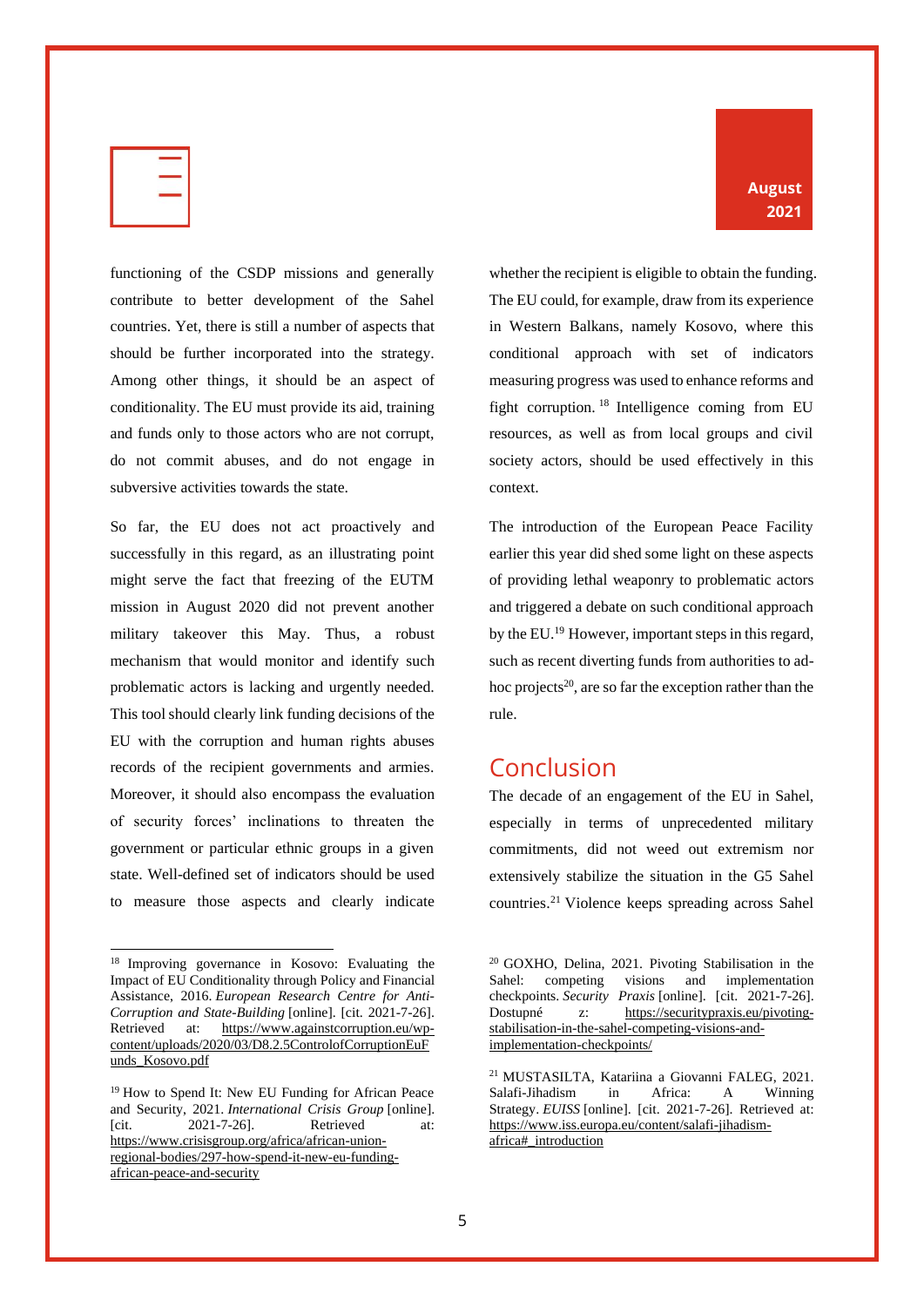|  | ÷                              |  |
|--|--------------------------------|--|
|  | v.<br>$\overline{\phantom{a}}$ |  |
|  | v.<br>--<br>__                 |  |
|  |                                |  |

and series of events, crowned with the events in Mali this May, significantly damaged fragile partnerships and discouraged the EU, and France particularly, from relying extensively on the close cooperation with unpredictable state and military authorities in the Sahel. The new strategy, placing emphasis on the civil society, acknowledges the limits of solely security-based resilient approaches and attempts to partly re-establish value-based long-term approach with focus on governance reforms and accountability. This change of tone in EU's Sahel policy clearly diverges from the general pragmatist rhetoric that has been present in EU's discourse in the last years. Yet, if it is a sign of another change in the general direction of the global EU's foreign policy, remains an open question.

**August 2021**